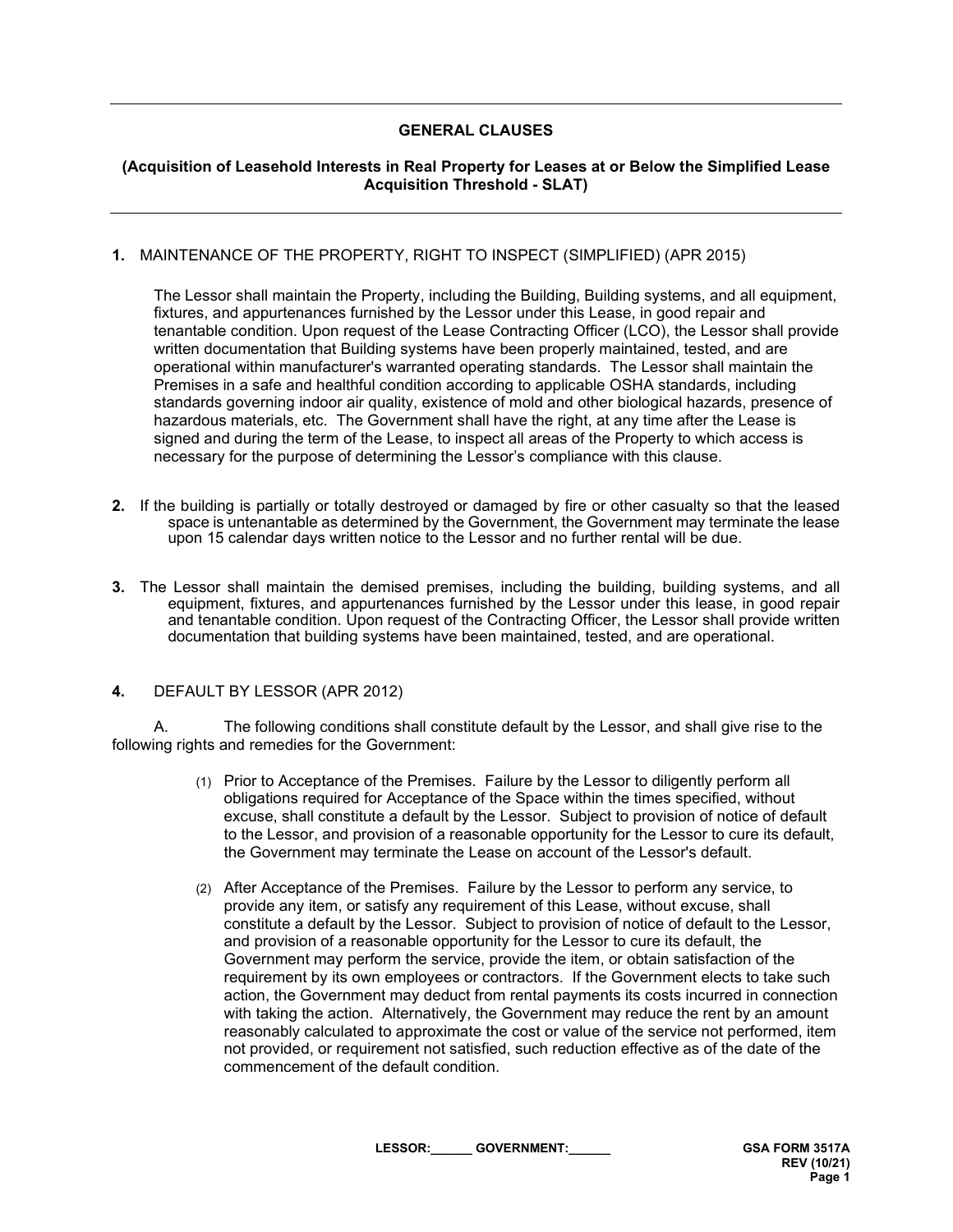- (3) Grounds for Termination. The Government may terminate the Lease if:
	- (i) The Lessor's default persists notwithstanding provision of notice and reasonable opportunity to cure by the Government, or
	- (ii) The Lessor fails to take such actions as are necessary to prevent the recurrence of default conditions,

and such conditions (i) or (ii) substantially impair the safe and healthful occupancy of the Premises, or render the Space unusable for its intended purposes.

- (4) Excuse. Failure by the Lessor to timely deliver the Space or perform any service, provide any item, or satisfy any requirement of this Lease shall not be excused if its failure in performance arises from:
	- (i) Circumstances within the Lessor's control;
	- (ii) Circumstances about which the Lessor had actual or constructive knowledge prior to the Lease Award Date that could reasonably be expected to affect the Lessor's capability to perform, regardless of the Government's knowledge of such matters;
	- (iii) The condition of the Property;
	- (iv) The acts or omissions of the Lessor, its employees, agents or contractors; or
	- (v) The Lessor's inability to obtain sufficient financial resources to perform its obligations.
- (5) The rights and remedies specified in this clause are in addition to any and all remedies to which the Government may be entitled as a matter of law.

# **5.** INTEGRATED AGREEMENT (JUN 2012)

This Lease, upon execution, contains the entire agreement of the parties and no prior written or oral agreement, express or implied, shall be admissible to contradict the provisions of the Lease. Except as expressly attached to and made part of the Lease, neither the Request for Lease Proposals nor any pre-award communications by either party shall be incorporated in the Lease.

# **6.** CHANGES (SIMPLIFIED) (SEP 2011)

- A. The LCO may at any time, by written order, direct changes to the TIs within the Space, Building Security Requirements, or the services required under the Lease.
- B. If any such change causes an increase or decrease in Lessor's costs or time required for performance of its obligations under this Lease, whether or not changed by the order, the Lessor shall be entitled to an amendment to the Lease providing for one or more of the following:
	- 1. An adjustment of the delivery date;
	- 2. An equitable adjustment in the rental rate; or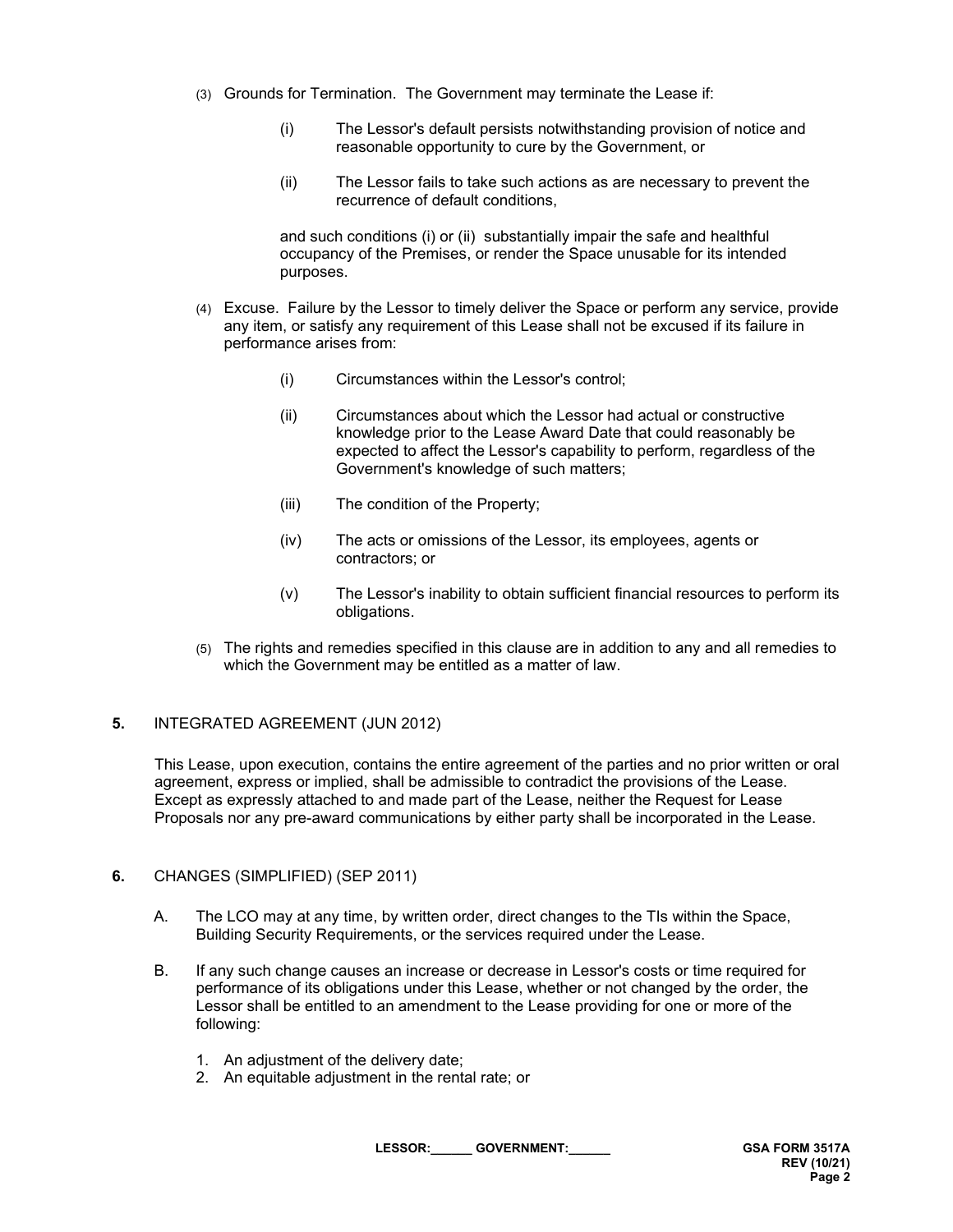- 3. A lump sum equitable adjustment.
- C. The Lessor shall assert its right to an amendment under this clause within **30 days** from the date of receipt of the change order and shall submit a proposal for adjustment. Failure to agree to any adjustment shall be a dispute under the Disputes clause. However, the pendency of an adjustment or existence of a dispute shall not excuse the Lessor from proceeding with the change, except the Lessor shall not be obligated to comply with such order or direction if the adjustment to which it is entitled causes the annual rent (net of operating costs) to exceed the Simplified Lease Acquisition Threshold established under GSAR 570.102.
- D Absent a written change order from the LCO, or from a Government official to whom the LCO has explicitly delegated in writing the authority to direct changes, the Government shall not be liable to Lessor under this clause.

## **7.** COMPLIANCE WITH APPLICABLE LAW (JAN 2011)

Lessor shall comply with all Federal, state and local laws applicable to its ownership and leasing of the Property, including, without limitation, laws applicable to the construction, ownership, alteration or operation of all Buildings, structures, and facilities located thereon, and obtain all necessary permits, licenses and similar items at its own expense. The Government will comply with all Federal, state and local laws applicable to and enforceable against it as a tenant under this Lease, provided that nothing in this Lease shall be construed as a waiver of the sovereign immunity of the Government. This Lease shall be governed by Federal law.

## **8.** 52.204-25 PROHIBITION ON CONTRACTING FOR CERTAIN TELECOMMUNICATIONS AND VIDEO SURVEILLANCE SERVICES OR EQUIPMENT (AUG 2020)

(a) *Definitions.* As used in this clause—

 *Backhaul* means intermediate links between the core network, or backbone network, and the small subnetworks at the edge of the network (*e.g.*, connecting cell phones/towers to the core telephone network). Backhaul can be wireless (e.g., microwave) or wired (*e.g.*, fiber optic, coaxial cable, Ethernet).

*Covered foreign country* means The People's Republic of China.

*Covered telecommunications equipment or services* means–

 (1) Telecommunications equipment produced by Huawei Technologies Company or ZTE Corporation (or any subsidiary or affiliate of such entities);

 (2) For the purpose of public safety, security of Government facilities, physical security surveillance of critical infrastructure, and other national security purposes, video surveillance and telecommunications equipment produced by Hytera Communications Corporation, Hangzhou Hikvision Digital Technology Company, or Dahua Technology Company (or any subsidiary or affiliate of such entities);

 (3) Telecommunications or video surveillance services provided by such entities or using such equipment; or

 (4) Telecommunications or video surveillance equipment or services produced or provided by an entity that the Secretary of Defense, in consultation with the Director of National Intelligence or the Director of the Federal Bureau of Investigation, reasonably believes to be an entity owned or controlled by, or otherwise connected to, the government of a covered foreign country.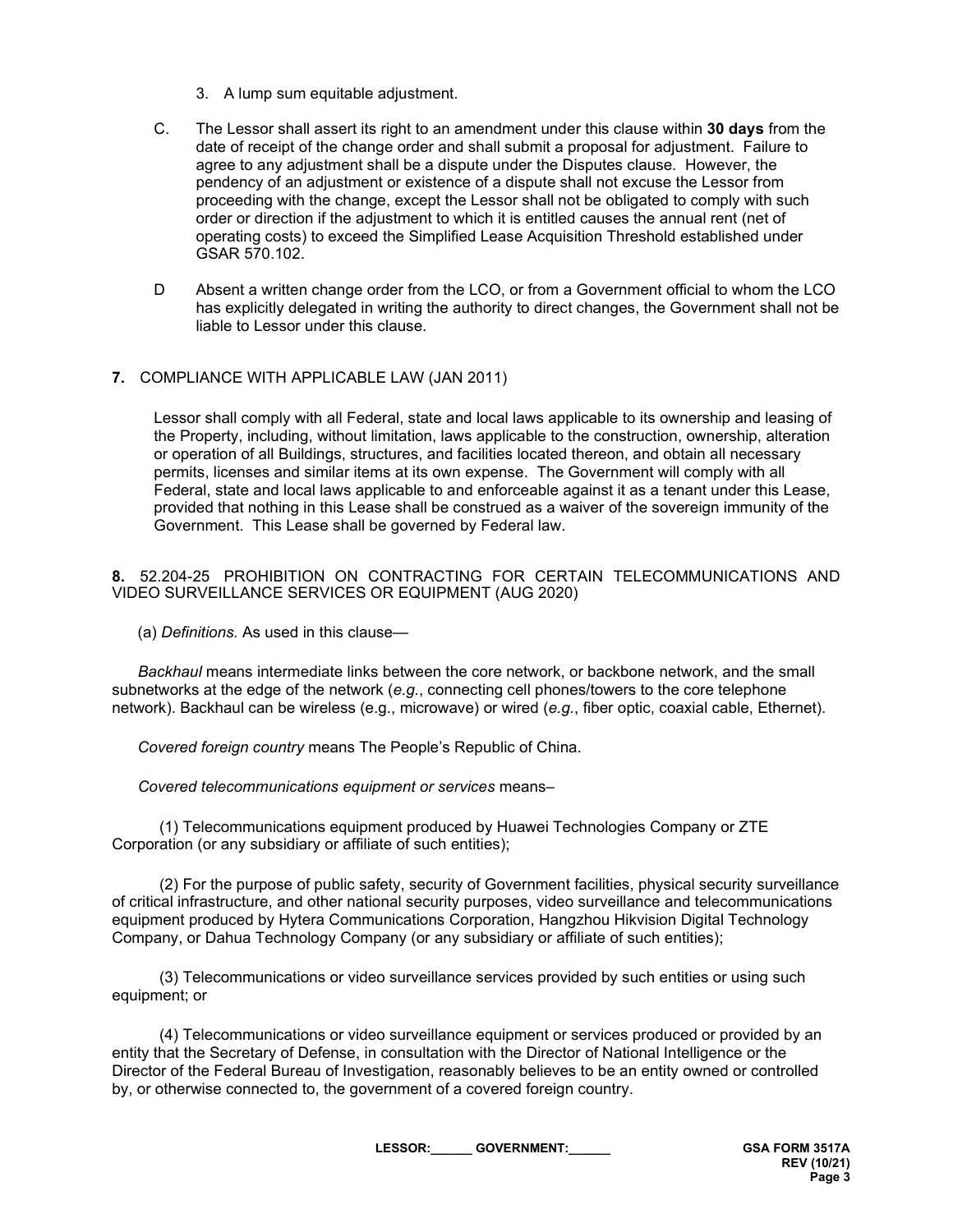#### *Critical technology* means–

 (1) Defense articles or defense services included on the United States Munitions List set forth in the International Traffic in Arms Regulations under subchapter M of chapter I of title 22, Code of Federal Regulations;

 (2) Items included on the Commerce Control List set forth in Supplement No. 1 to part 774 of the Export Administration Regulations under subchapter C of chapter VII of title 15, Code of Federal Regulations, and controlled-

 (i) Pursuant to multilateral regimes, including for reasons relating to national security, chemical and biological weapons proliferation, nuclear nonproliferation, or missile technology; or

(ii) For reasons relating to regional stability or surreptitious listening;

 (3) Specially designed and prepared nuclear equipment, parts and components, materials, software, and technology covered by part 810 of title 10, Code of Federal Regulations (relating to assistance to foreign atomic energy activities);

 (4) Nuclear facilities, equipment, and material covered by part 110 of title 10, Code of Federal Regulations (relating to export and import of nuclear equipment and material);

 (5) Select agents and toxins covered by part 331 of title 7, Code of Federal Regulations, part 121 of title 9 of such Code, or part 73 of title 42 of such Code; or

 (6) Emerging and foundational technologies controlled pursuant to section 1758 of the Export Control Reform Act of 2018 (50 U.S.C. 4817).

 *Interconnection arrangements* means arrangements governing the physical connection of two or more networks to allow the use of another's network to hand off traffic where it is ultimately delivered (*e.g.*, connection of a customer of telephone provider A to a customer of telephone company B) or sharing data and other information resources.

 *Reasonable inquiry* means an inquiry designed to uncover any information in the entity's possession about the identity of the producer or provider of covered telecommunications equipment or services used by the entity that excludes the need to include an internal or third-party audit.

 *Roaming* means cellular communications services (*e.g.*, voice, video, data) received from a visited network when unable to connect to the facilities of the home network either because signal coverage is too weak or because traffic is too high.

 *Substantial or essential component* means any component necessary for the proper function or performance of a piece of equipment, system, or service.

#### (b) *Prohibition*.

(1) Section 889(a)(1)(A) of the John S. McCain National Defense Authorization Act for Fiscal Year 2019 (Pub. L. 115-232) prohibits the head of an executive agency on or after August 13, 2019, from procuring or obtaining, or extending or renewing a contract to procure or obtain, any equipment, system, or service that uses covered telecommunications equipment or services as a substantial or essential component of any system, or as critical technology as part of any system. The Contractor is prohibited from providing to the Government any equipment, system, or service that uses covered telecommunications equipment or services as a substantial or essential component of any system, or as critical technology as part of any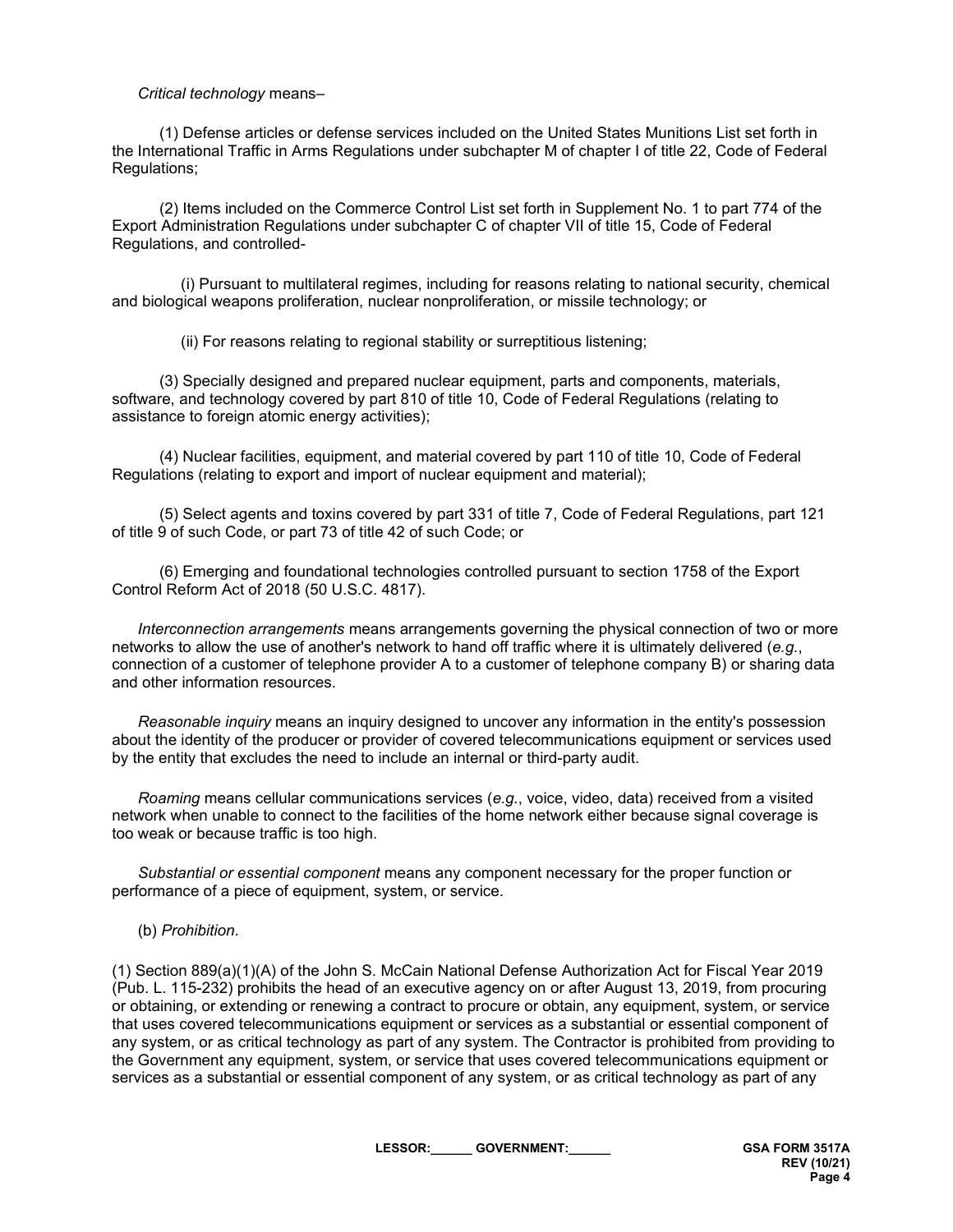system, unless an exception at paragraph (c) of this clause applies or the covered telecommunication equipment or services are covered by a waiver described in FAR [4.2104.](https://www.acquisition.gov/content/part-4-administrative-and-information-matters#id1989GI040ZO)

 (2) Section 889(a)(1)(B) of the John S. McCain National Defense Authorization Act for Fiscal Year 2019 (Pub. L. 115-232) prohibits the head of an executive agency on or after August 13, 2020, from entering into a contract, or extending or renewing a contract, with an entity that uses any equipment, system, or service that uses covered telecommunications equipment or services as a substantial or essential component of any system, or as critical technology as part of any system, unless an exception at paragraph (c) of this clause applies or the covered telecommunication equipment or services are covered by a waiver described in FAR 4.2104. This prohibition applies to the use of covered telecommunications equipment or services, regardless of whether that use is in performance of work under a Federal contract.

(c) *Exceptions.* This clause does not prohibit contractors from providing—

 (1) A service that connects to the facilities of a third-party, such as backhaul, roaming, or interconnection arrangements; or

 (2) Telecommunications equipment that cannot route or redirect user data traffic or permit visibility into any user data or packets that such equipment transmits or otherwise handles.

(d) Reporting requirement.

(1) In the event the Contractor identifies covered telecommunications equipment or services used as a substantial or essential component of any system, or as critical technology as part of any system, during contract performance, or the Contractor is notified of such by a subcontractor at any tier or by any other source, the Contractor shall report the information in paragraph (d)(2) of this clause to the Contracting Officer, unless elsewhere in this contract are established procedures for reporting the information; in the case of the Department of Defense, the Contractor shall report to the website at [https://dibnet.dod.mil.](https://dibnet.dod.mil/) For indefinite delivery contracts, the Contractor shall report to the Contracting Officer for the indefinite delivery contract and the Contracting Officer(s) for any affected order or, in the case of the Department of Defense, identify both the indefinite delivery contract and any affected orders in the report provided at [https://dibnet.dod.mil.](https://dibnet.dod.mil/)

(2) The Contractor shall report the following information pursuant to paragraph  $(d)(1)$  of this clause

 (i) Within one business day from the date of such identification or notification: the contract number; the order number(s), if applicable; supplier name; supplier unique entity identifier (if known); supplier Commercial and Government Entity (CAGE) code (if known); brand; model number (original equipment manufacturer number, manufacturer part number, or wholesaler number); item description; and any readily available information about mitigation actions undertaken or recommended.

 (ii) Within 10 business days of submitting the information in paragraph (d)(2)(i) of this clause: any further available information about mitigation actions undertaken or recommended. In addition, the Contractor shall describe the efforts it undertook to prevent use or submission of covered telecommunications equipment or services, and any additional efforts that will be incorporated to prevent future use or submission of covered telecommunications equipment or services.

 (e) *Subcontracts.* The Contractor shall insert the substance of this clause, including this paragraph (e) and excluding paragraph (b)(2), in all subcontracts and other contractual instruments, including subcontracts for the acquisition of commercial items.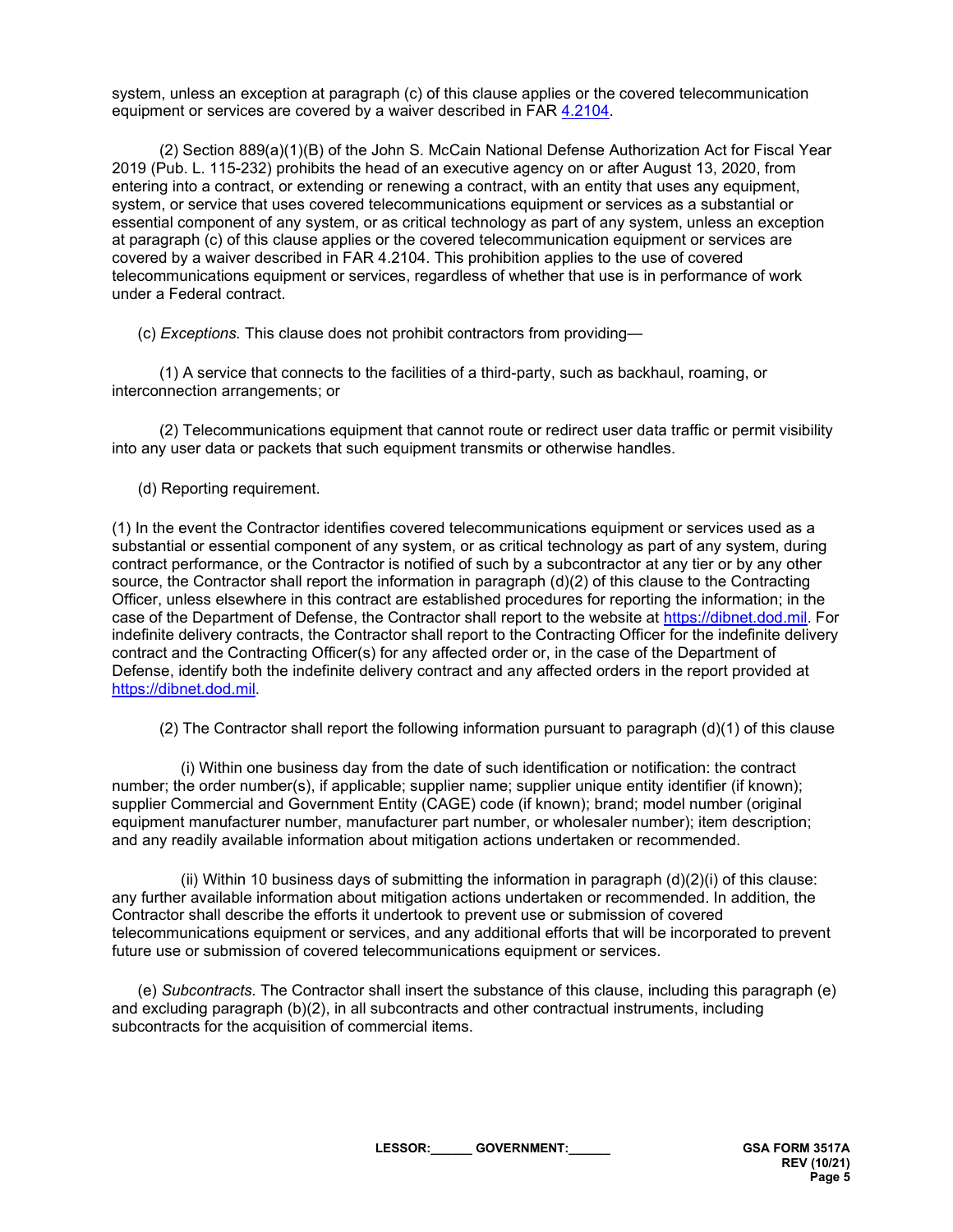## **9.** 52.223-99 ENSURING ADEQUATE COVID-19 SAFETY PROTOCOLS FOR FEDERAL CONTRACTORS (OCT 2021) (DEVIATION)

(a) *Definition*. As used in this clause -

*United States or its outlying areas* means—

- (1) The fifty States;
- (2) The District of Columbia;
- (3) The commonwealths of Puerto Rico and the Northern Mariana Islands;
- (4) The territories of American Samoa, Guam, and the United States Virgin Islands; and

(5) The minor outlying islands of Baker Island, Howland Island, Jarvis Island, Johnston Atoll, Kingman Reef, Midway Islands, Navassa Island, Palmyra Atoll, and Wake Atoll.

(b) *Authority.* This clause implements Executive Order 14042, Ensuring Adequate COVID Safety Protocols for Federal Contractors, dated September 9, 2021 (published in the Federal Register on September 14, 2021, 86 FR 50985).

(c) *Compliance.* The Contractor shall comply with all guidance, including guidance conveyed through Frequently Asked Questions, as amended during the performance of this contract, for contractor or subcontractor workplace locations published by the Safer Federal Workforce Task Force (Task Force Guidance) at https://www.saferfederalworkforce.gov/contractors/.

(d) *Subcontracts*. The Contractor shall include the substance of this clause, including this paragraph (d), in subcontracts at any tier that exceed the simplified acquisition threshold, as defined in Federal Acquisition Regulation 2.101 on the date of subcontract award, and are for services, including construction, performed in whole or in part within the United States or its outlying areas.

#### **10.** 52.252-2 CLAUSES INCORPORATED BY REFERENCE (VARIATION) (DEC 2003)

This contract incorporates one or more clauses by reference, with the same force and effect as if they were given in full text. Upon request, the Contracting Officer will make the full text available, or the full text may be found at http:// www.acquisition.gov.

**11.** The following clauses are incorporated by reference:

| FAR 52.204-10, | REPORTING EXECUTIVE COMPENSATION AND FIRST-TIER<br>SUBCONTRACT AWARDS (JUN 2020) (Applicable if over \$30,000 total<br>contract value.)                                                                 |
|----------------|---------------------------------------------------------------------------------------------------------------------------------------------------------------------------------------------------------|
| FAR 52.204-13  | SYSTEM FOR AWARD MANAGEMENT MAINTENANCE (OCT 2018)                                                                                                                                                      |
| FAR 52.204-19  | INCORPORATION BY REFERENCE OF REPRESENTATIONS AND<br>CERTIFICATIONS (DEC 2014).                                                                                                                         |
| FAR 52.209-6   | PROTECTING THE GOVERNMENT'S INTEREST WHEN<br>SUBCONTRACTING WITH CONTRACTORS DEBARRED, SUSPENDED,<br>OR PROPOSED FOR DEBARMENT (JUN 2020)<br>(Applicable to leases over \$35,000 total contract value.) |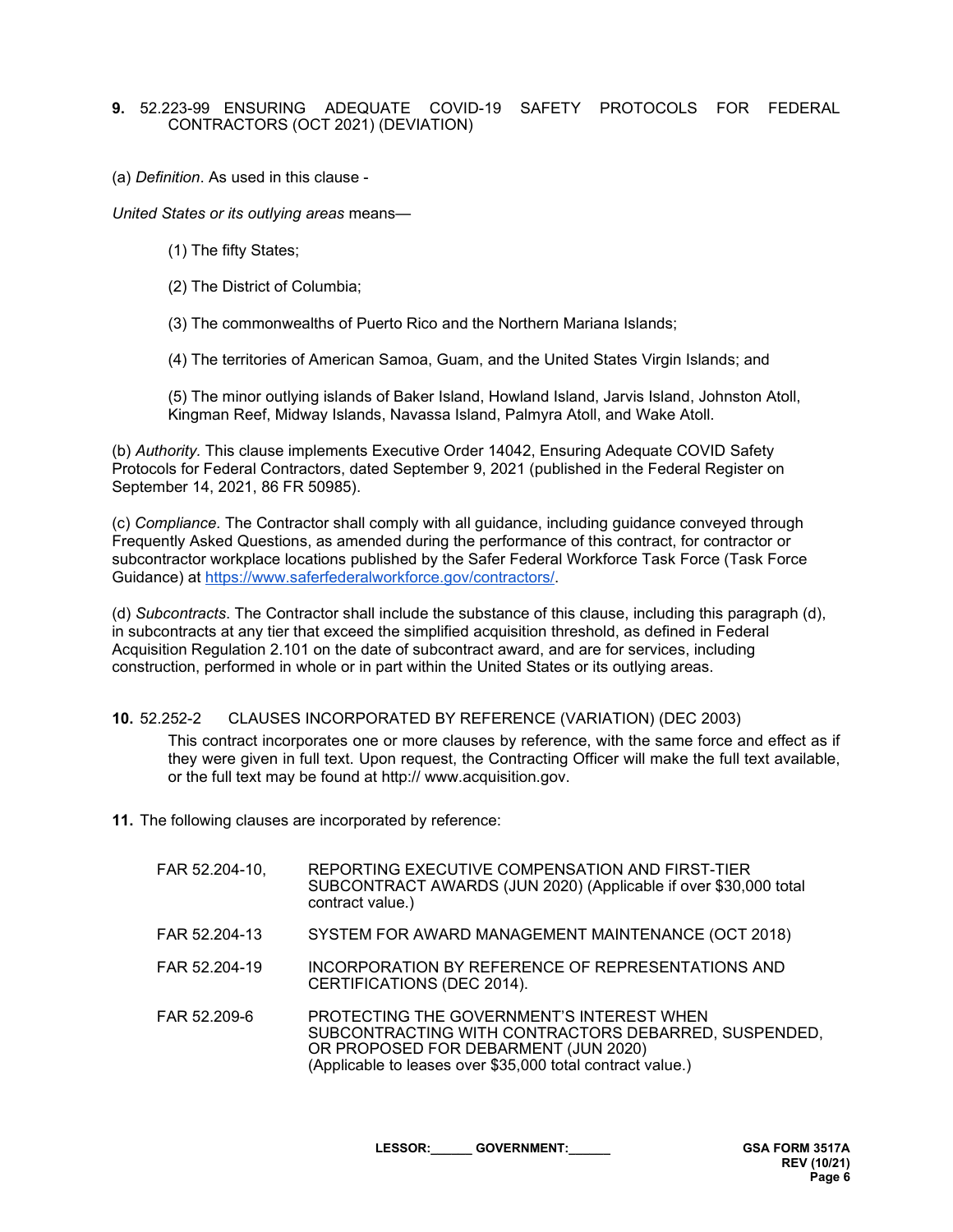FAR 52.215-10 PRICE REDUCTION FOR DEFECTIVE CERTIFIED COST OR PRICING DATA (AUG 2011) (Applicable when cost or pricing data are required for work or services over  $$750.000.$ FAR 52.215-12 SUBCONTRACTOR CERTIFIED COST OR PRICING DATA (JUN 2020) (Applicable when the clause at FAR 52.215-10 is applicable.) FAR 52.219-9 SMALL BUSINESS SUBCONTRACTING PLAN (SEP 2021) ALTERNATE III (JUN 2020) (Applicable to Leases over \$750,000 total contract value.) FAR 52.219-16 LIQUIDATED DAMAGES—SUBCONTRACTING PLAN (SEP 2021) (Applicable to leases over \$750,000 total contract value.) FAR 52.219-28 POST-AWARD SMALL BUSINESS REREPRESENTATION (SEP 2021) (Applicable to leases exceeding the micro-purchase threshold) FAR 52.222-21 PROHIBITION OF SEGREGATED FACILITIES (APR 2015) FAR 52.222-26 EQUAL OPPORTUNITY (SEP 2016) FAR 52.222-35 EQUAL OPPORTUNITY FOR VETERANS (JUN 2020) (Applicable to leases \$150,000 or more, total contract value. Full text may be found at http://www.acquisition.gov) FAR 52.222-36 EQUAL OPPORTUNITY FOR WORKERS WITH DISABILITIES (JUN 2020) (Applicable to leases over \$15,000 total contract value. Full text may be found at http://www.acquisition.gov) FAR 52.222-37 EMPLOYMENT REPORTS ON VETERANS (JUN 2020) (Applicable to leases \$150,000 or more, total contract value.) FAR 52.223-6 DRUG-FREE WORKPLACE (MAY 2001) (Applicable to Leases over the Simplified Lease Acquisition Threshold as well as to any Leases of any value awarded to an individual) FAR 52.232–23 ASSIGNMENT OF CLAIMS (MAY 2014) (Applicable to leases over the micro-purchase threshold.) FAR 52.232-33 PAYMENT BY ELECTRONIC FUNDS TRANSFER - SYSTEM FOR AWARD MANAGEMENT (OCT 2018) FAR 52.233-1 DISPUTES (MAY 2014) GSAR 552.270-12 ALTERATIONS (SEP 1999) GSAR 552.270-16 ADJUSTMENT FOR VACANT PREMISES (JUN 2011) GSAR 552.270 20 PAYMENT (SEP 1999) GSAR 552.270-25 SUBSTITUTION OF TENANT AGENCY (SEP 1999) GSAR 552.270-28 MUTUALITY OF OBLIGATION (SEP 1999) GSAR 552.270-31 PROMPT PAYMENT (JUN 2011)